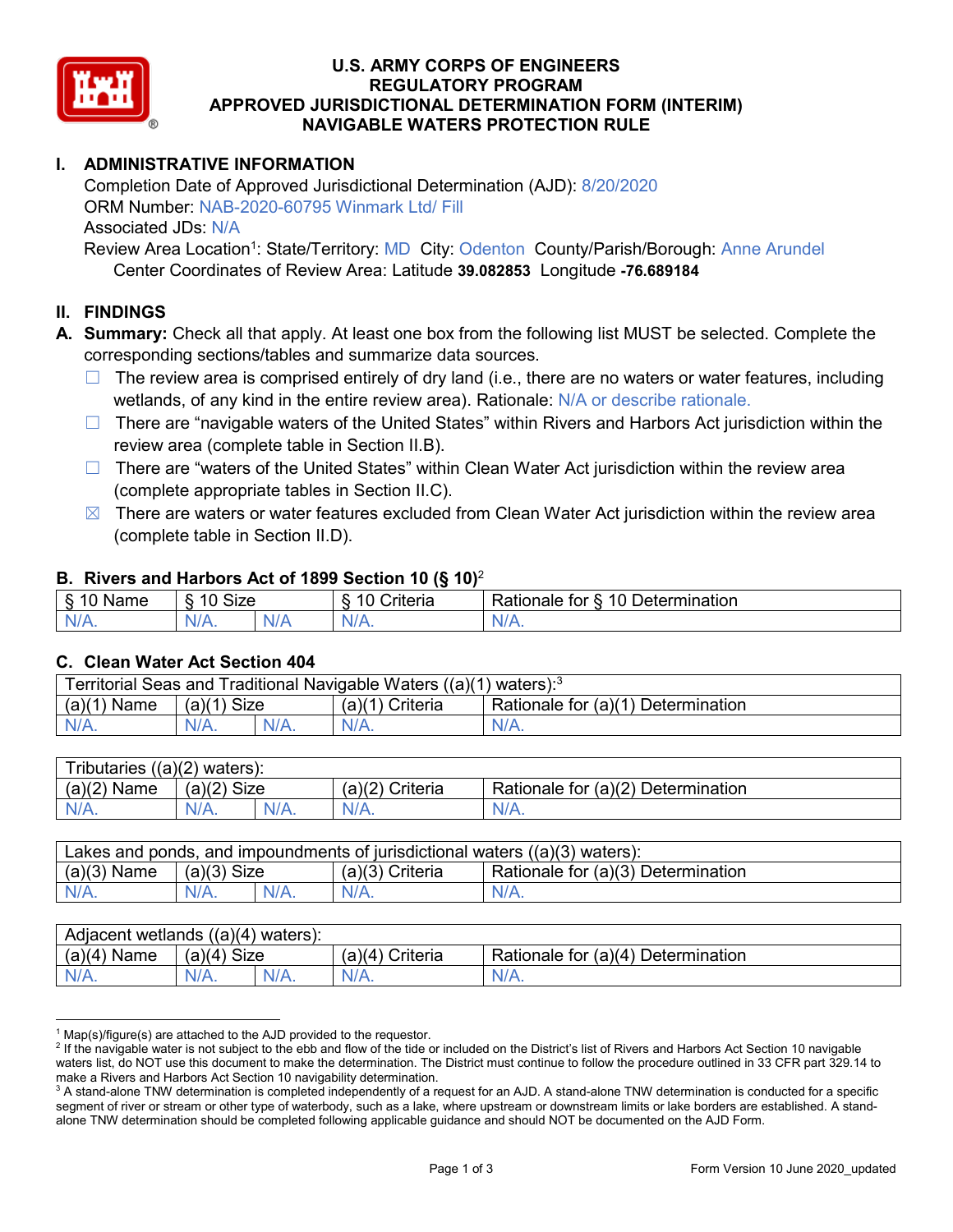

### **U.S. ARMY CORPS OF ENGINEERS REGULATORY PROGRAM APPROVED JURISDICTIONAL DETERMINATION FORM (INTERIM) NAVIGABLE WATERS PROTECTION RULE**

## **D. Excluded Waters or Features**

| Excluded waters $((b)(1) -$<br>b3. Ephemeral feature<br>$(b)(12))$ : <sup>4</sup> |                       |                  |                                                                                                                                                                                                |                                                                                         |
|-----------------------------------------------------------------------------------|-----------------------|------------------|------------------------------------------------------------------------------------------------------------------------------------------------------------------------------------------------|-----------------------------------------------------------------------------------------|
| <b>Exclusion Name</b>                                                             | <b>Exclusion Size</b> |                  | Exclusion <sup>5</sup>                                                                                                                                                                         | <b>Rationale for Exclusion Determination</b>                                            |
| Unnamed                                                                           | 510                   | linear           | (b)(3) Ephemeral                                                                                                                                                                               | Under the NWPR, ephemeral channels are not                                              |
| ephemeral                                                                         |                       | feet             | feature, including                                                                                                                                                                             | Federally regulated.                                                                    |
| tributary to                                                                      |                       |                  | an ephemeral                                                                                                                                                                                   |                                                                                         |
| <b>Picture Spring</b>                                                             |                       |                  | stream, swale,                                                                                                                                                                                 |                                                                                         |
| <b>Branch</b>                                                                     |                       |                  | gully, rill, or pool.                                                                                                                                                                          |                                                                                         |
|                                                                                   |                       |                  |                                                                                                                                                                                                |                                                                                         |
| Stormwater<br>Management<br>Pond                                                  | 0.38                  | $\text{acre}(s)$ | (b)(10)<br>Stormwater<br>control feature<br>constructed or<br>excavated in<br>upland or in a<br>non-jurisdictional<br>water to convey,<br>treat, infiltrate, or<br>store stormwater<br>runoff. | Under the NWPR, stormwater ponds constructed<br>in uplands are not Federally regulated. |

## **III. SUPPORTING INFORMATION**

**A. Select/enter all resources** that were used to aid in this determination and attach data/maps to this document and/or references/citations in the administrative record, as appropriate.

 $\boxtimes$  Information submitted by, or on behalf of, the applicant/consultant: JPA dated 7 May 2020 with plans dated January 2008.

This information is sufficient for purposes of this AJD. Rationale: JPA and plans display locations and proposed impacts to the ephemeral channel and stormwater pond.

- $\Box$  Data sheets prepared by the Corps: Title(s) and/or date(s).
- ☒ Photographs: Other: NAB-2020-60795 Photos 1 through 5.
- $\boxtimes$  Corps site visit(s) conducted on: 13 July 2020
- $\Box$  Previous Jurisdictional Determinations (AJDs or PJDs): ORM Number(s) and date(s).
- ☐ Antecedent Precipitation Tool: *provide detailed discussion in Section III.B*.
- ☒ USDA NRCS Soil Survey: USDA NRCS Web Soil Survey, Anne Arundel County, MD (MD003), 20 August 2020

☒ USFWS NWI maps: USFWS National Wetlands Inventory – Surface Waters and Wetlands Mapper, 20 August 2020

☒ USGS topographic maps: USGS, The National Map Viewer, Topographic Maps, 20 August 2020

## **Other data sources used to aid in this determination:**

 <sup>4</sup> Some excluded waters, such as (b)(2) and (b)(4), may not be specifically identified on the AJD form unless a requestor specifically asks a Corps district to do so. Corps districts may, in case-by-case instances, choose to identify some or all of these waters within the review area.

 $5$  Because of the broad nature of the (b)(1) exclusion and in an effort to collect data on specific types of waters that would be covered by the (b)(1) exclusion, four sub-categories of (b)(1) exclusions were administratively created for the purposes of the AJD Form. These four sub-categories are not new exclusions, but are simply administrative distinctions and remain (b)(1) exclusions as defined by the NWPR.